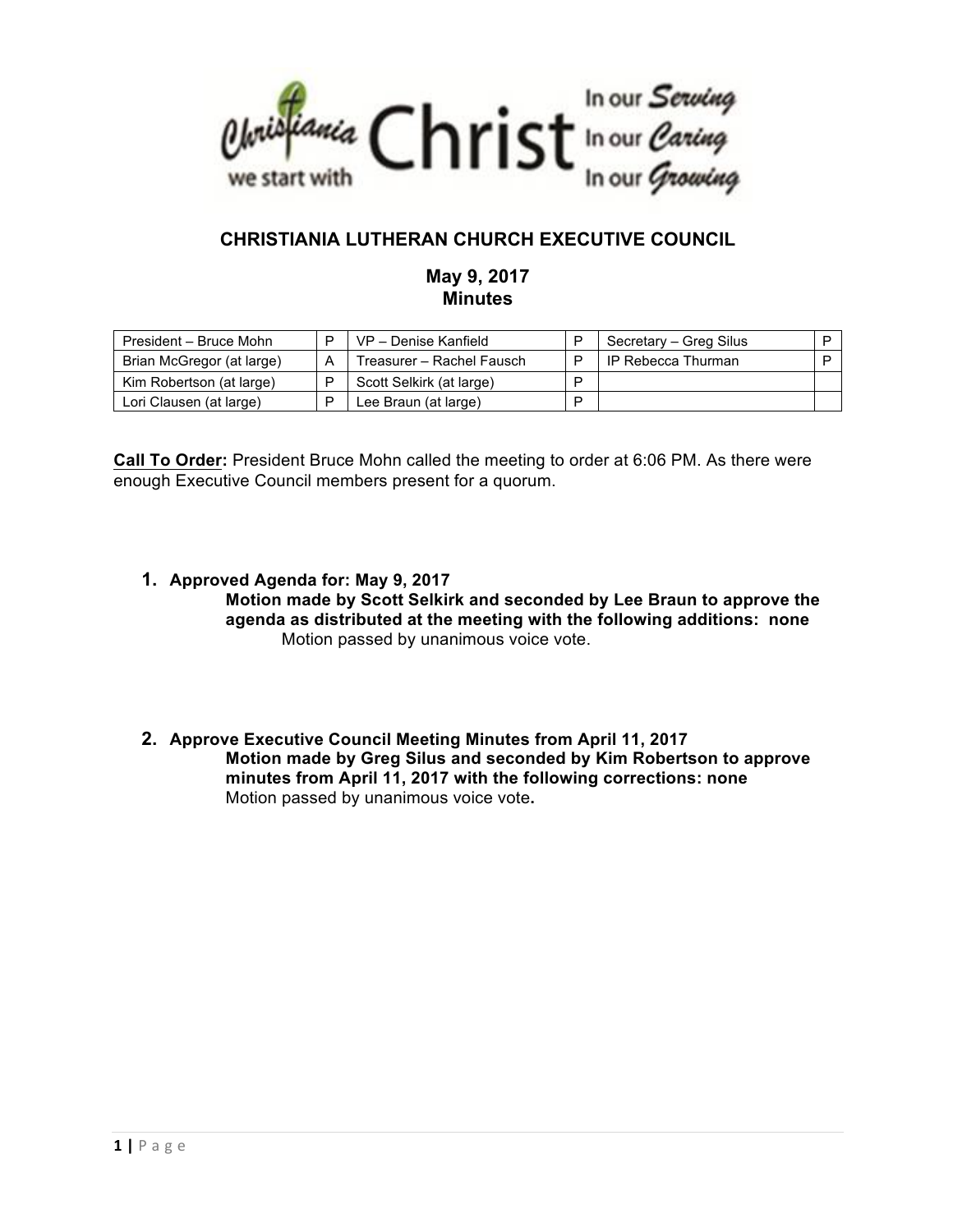# **3. Council Information and Reports**

- a. Receive Treasurer's Report
	- **Motion made by Kim Robertson and seconded by Lee Braun to receive the Treasurers report.** Motion passed by unanimous voice vote.
	- i. The auditors completed auditing first quarter 2017. Treasurer to furnish the results of the audit at next Month's EC meeting
	- ii. Need to retroactively motion and approve the pay of Bridge(supply) Pastor Bill Pearson from January, and again on April 23.

**Motion made by Denise Kanfield and seconded by Lee Braun to approve payment to Pastor Bill Pearson for pastoral duties at a rate of \$200 per Sunday and \$200 per week for 24-hour on-call duties, as well as payment for mileage to and from Christiania Lutheran Church at a rate of \$0.54 per mile. Budget line items are**: **5.2550.100 for mileage, and 5.2120.130 for wages.**

Motion passed by unanimous voice vote.

iii. The Exec Council needs to discuss the CYF team opening a checking account with access by debit card for use within the program, specifically before the upcoming mission trip in July.

#### **Motion made by Greg Silus and seconded by Lori Clausen to open a checking account at the New Market Bank to allow for a debit card for the youth group. Signers to be: Joe Jorgensen, Kim Robertson and Rachel Fausch**

Motion passed by unanimous voice vote.

b. Receive Pastor's Report – see attached

New Members approval by the Exec Council

**Motion made by Lori Clausen and seconded by Denise Kanfield to receive the new members list: Butch Koktavy, Jason and Amanda Novak; Ashley Benedict and Jared Bolton; Joe Fitterer and Rachel Ratzlaff.** Motion passed by unanimous voice vote.

- c. Receive CYF Leader's Report Talked about plan for hiring for a youth director
	- President needs support if a CYF is hired, and keeping Joe Jorgensen on as well
	- CYF Team Planning to document what the needs are.
- d. Receive Ministry Board Report and Ministry Team Reports: Mission Ministry Report(attached)
- e. Receive Property Committee Report see attached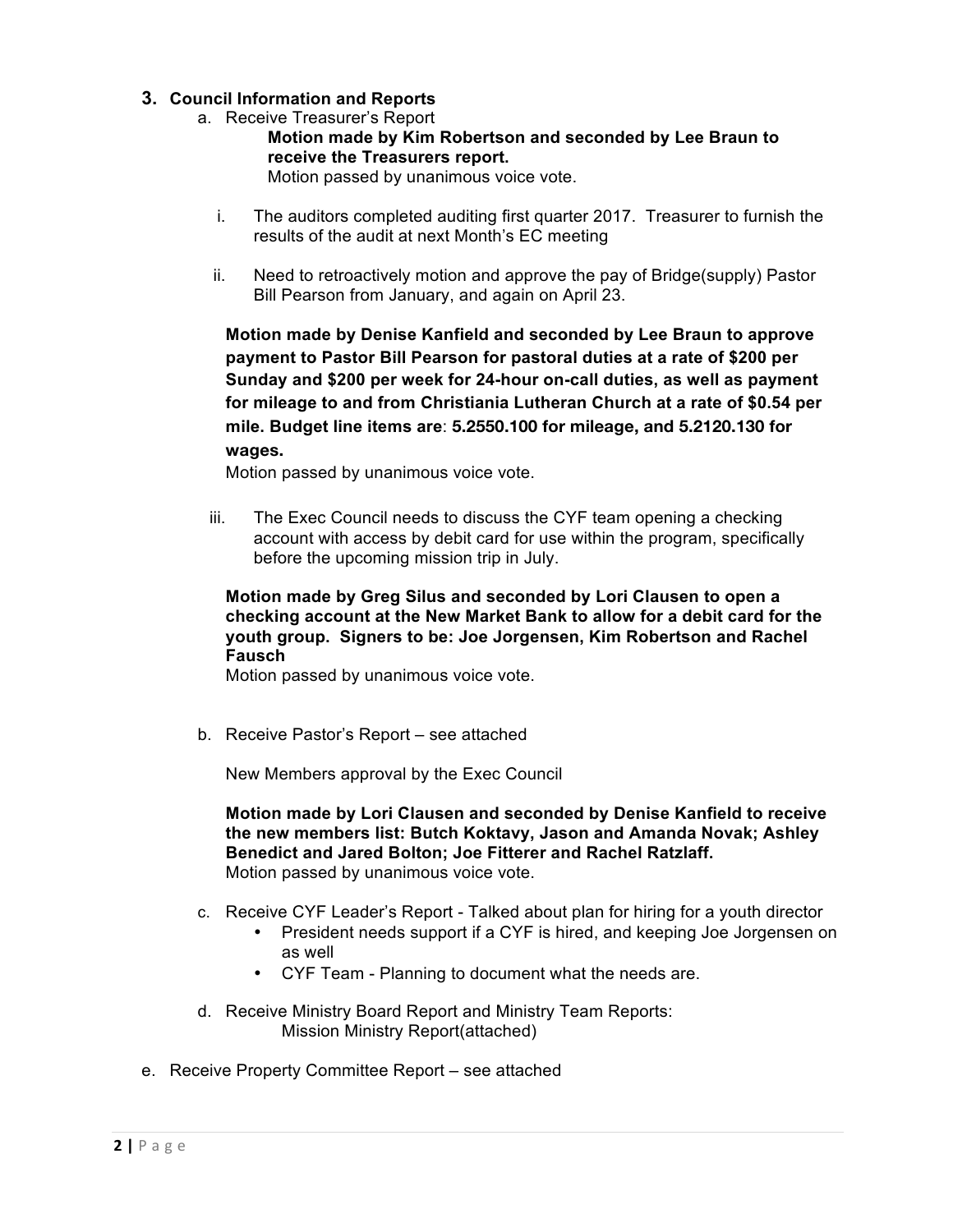#### **4. Action Items**

# **Two items from the Property Committee (same as yellow in their report):**

a. We need permission to expend \$1,172 to install ADA Locking levers on all doors requiring ADA compliance in our church... This would make all enclosed areas with doors a safe zone. We don't want to assume this is ok... We are requesting Council's direction.

**Motion made by Scott Selkirk and seconded by Lee Braun to expend \$1,172 to install ADA Locking levers on all remaining doors that are not ADA compliant in our church, from Budget line item: 5.7910.500** Motion passed by unanimous voice vote.

**b.** Property Commission needs direction on whether to ask for \$1,200 in donations in our June newsletter to let us repair all damaged stones at both cemeteries. The Council may not want to go out for donations - but to hold... We will be going out for a Capital Campaign in June to pay for the roof and they may not want to have two different requests out there....

**Executive Council says**: No, asking for \$1200 in the June Newsletter is not recommended. Rather, reach out to the families of the stones needing maintenance, inform them of the project, and see if they are so inclined to help fund the repairs. Lori Clausen will write a letter to the family descendants. List of Christiania members to engage and get Family members from was taken down by Lori Clausen.

# **5. Old Business:**

- a. MET (Mission Exploratory Team)
	- i. Discussed was the formation of a Team of 6 for MET:
- b. Keith Mundy ELCA leader and associate member who would like to visit the Stewardship and Ministry Board the end of May